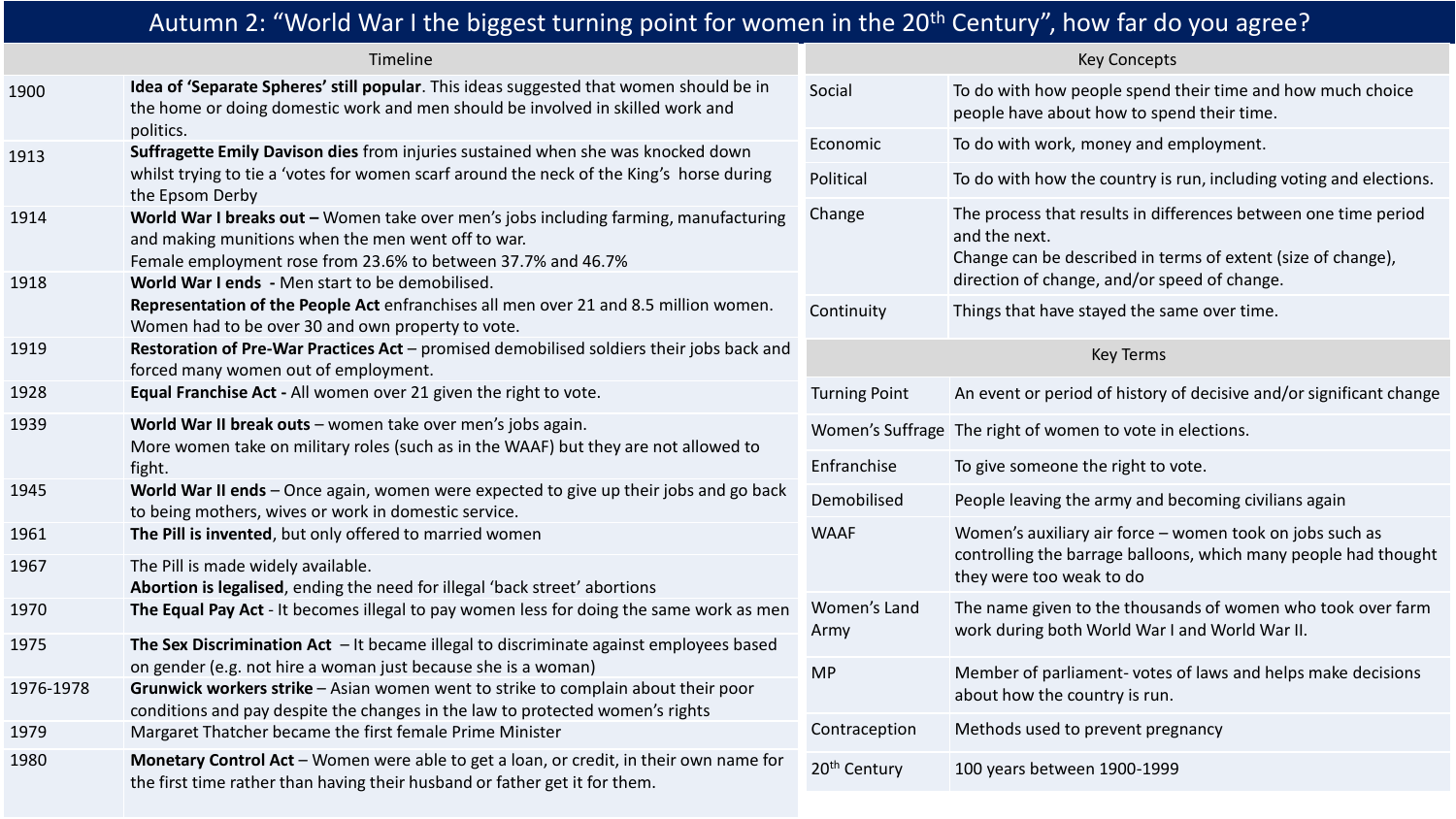## Autumn 2: "World War I the biggest turning point for women in the 20<sup>th</sup> Century", how far do you agree?

Timeline

**Idea of 'Separate Spheres' still popular**. This ideas suggested that women should be in the home or doing domestic work and men should be involved in skilled work and politics.

**Suffragette Emily Davison dies** from injuries sustained when she was knocked down whilst trying to tie a 'votes for women scarf around the neck of the King's horse during the Epsom Derby

World War I breaks out – Women take over men's jobs including farming, manufacturing and making munitions when the men went off to war.

Female employment rose from 23.6% to between 37.7% and 46.7%

**World War I ends -** Men start to be demobilised.

**Representation of the People Act** enfranchises all men over 21 and 8.5 million women. Women had to be over 30 and own property to vote.

**Restoration of Pre-War Practices Act** – promised demobilised soldiers their jobs back and forced many women out of employment.

**Equal Franchise Act -** All women over 21 given the right to vote.

**World War II break outs** – women take over men's jobs again.

More women take on military roles (such as in the WAAF) but they are not allowed to fight.

World War II ends – Once again, women were expected to give up their jobs and go back to being mothers, wives or work in domestic service.

**The Pill is invented**, but only offered to married women

The Pill is made widely available.

**Abortion is legalised**, ending the need for illegal 'back street' abortions **The Equal Pay Act** - It becomes illegal to pay women less for doing the same work as men

**The Sex Discrimination Act** – It became illegal to discriminate against employees based on gender (e.g. not hire a woman just because she is a woman)

**Grunwick workers strike** – Asian women went to strike to complain about their poor conditions and pay despite the changes in the law to protected women's rights Margaret Thatcher became the first female Prime Minister

**Monetary Control Act** – Women were able to get a loan, or credit, in their own name for the first time rather than having their husband or father get it for them.

Key Concepts

To do with how people spend their time and how much choice people have about how to spend their time.

To do with work, money and employment.

To do with how the country is run, including voting and elections.

The process that results in differences between one time period and the next.

Change can be described in terms of extent (size of change), direction of change, and/or speed of change.

Things that have stayed the same over time.

## Key Terms

An event or period of history of decisive and/or significant change

The right of women to vote in elections.

To give someone the right to vote.

People leaving the army and becoming civilians again

Women's auxiliary air force – women took on jobs such as controlling the barrage balloons, which many people had thought they were too weak to do

The name given to the thousands of women who took over farm work during both World War I and World War II.

Member of parliament- votes of laws and helps make decisions about how the country is run.

Methods used to prevent pregnancy

100 years between 1900-1999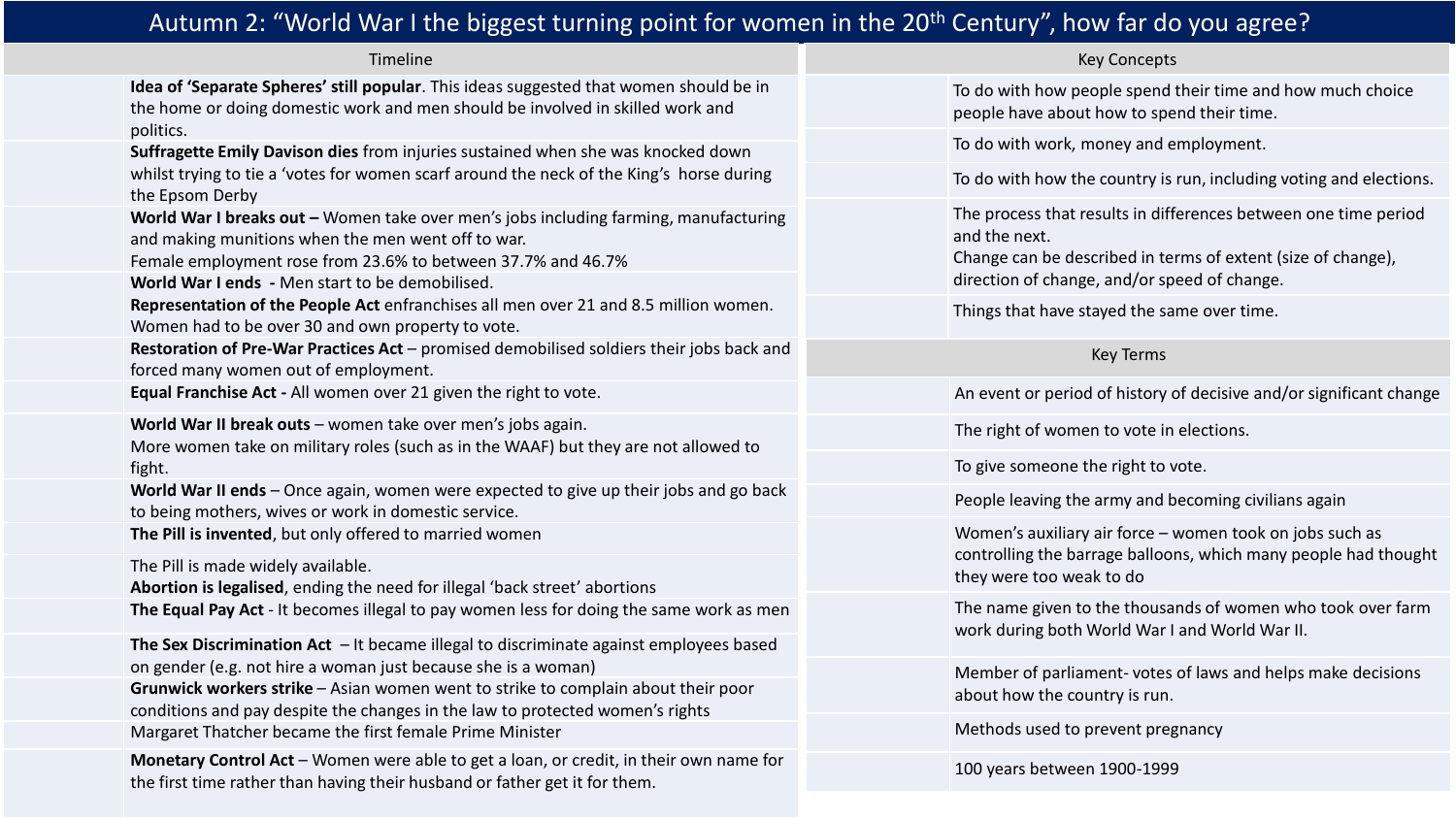## Autumn 2: "World War I the biggest turning point for women in the 20<sup>th</sup> Century", how far do you agree?

| Timeline  |                                                                                                                                                           | <b>Key Concepts</b>           |                                     |
|-----------|-----------------------------------------------------------------------------------------------------------------------------------------------------------|-------------------------------|-------------------------------------|
| 1900      | Idea of 'Separate Spheres' still popular. This ideas suggested that                                                                                       | Social                        | To do with how people               |
| 1913      | <b>Suffragette Emily Davison dies</b>                                                                                                                     | Economic                      | To do with                          |
|           |                                                                                                                                                           | Political                     | To do with how                      |
| 1914      | World War I breaks out -                                                                                                                                  | Change                        | The process that results in         |
|           | Female employment rose from 23.6% to                                                                                                                      |                               | Change can be described in terms of |
| 1918      | World War I ends -                                                                                                                                        |                               |                                     |
|           | <b>Representation of the People Act</b>                                                                                                                   | Continuity                    | Things that have stayed             |
| 1919      | Restoration of Pre-War Practices Act -                                                                                                                    |                               |                                     |
| 1928      | <b>Equal Franchise Act -</b>                                                                                                                              | <b>Key Terms</b>              |                                     |
| 1939      | World War II break outs -                                                                                                                                 | <b>Turning Point</b>          | An event or period of history of    |
|           |                                                                                                                                                           | Women's Suffrage The right of |                                     |
| 1945      | World War II ends -                                                                                                                                       | Enfranchise                   | To give someone                     |
| 1961      | The Pill is invented,                                                                                                                                     | Demobilised                   | People leaving the                  |
| 1967      | The Pill is made<br>Abortion is legalised,                                                                                                                | <b>WAAF</b>                   |                                     |
| 1970      | The Equal Pay Act -                                                                                                                                       | Women's Land                  | The name given to                   |
| 1975      | The Sex Discrimination Act $-$ It became illegal to discriminate against employees based<br>on gender (e.g. not hire a woman just because she is a woman) | Army                          |                                     |
| 1976-1978 | Grunwick workers strike -                                                                                                                                 | <b>MP</b>                     |                                     |
| 1979      | Margaret Thatcher became                                                                                                                                  |                               |                                     |
| 1980      | <b>Monetary Control Act -</b>                                                                                                                             | Contraception                 | Methods used to prevent             |
|           |                                                                                                                                                           | 20 <sup>th</sup> Century      |                                     |